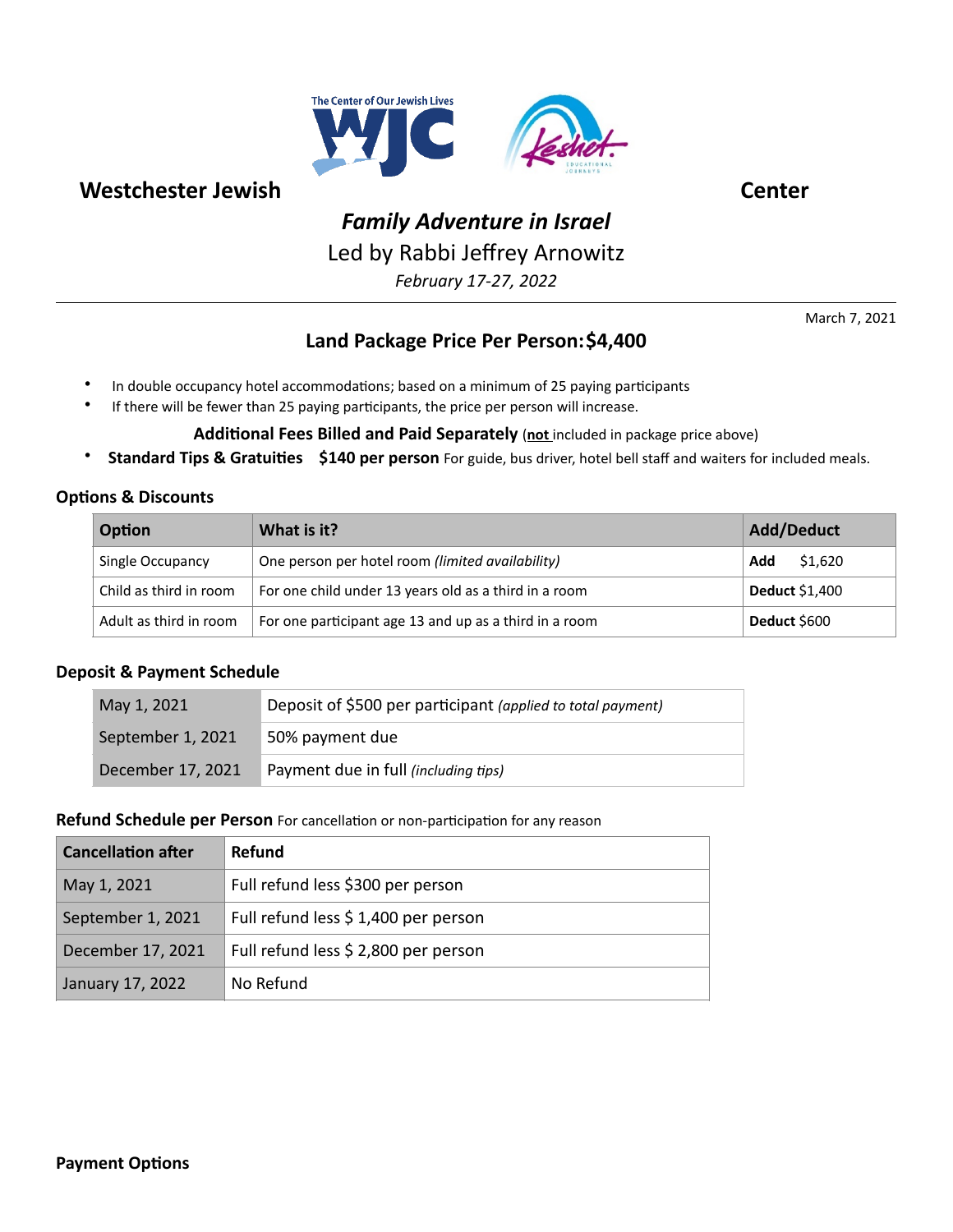- **Online Pay with MasterCard or Visa online at <https://www.keshetisrael.co.il/registration-form>** 
	- **Check –** Mail a check payable to **Educational Encounters International, Inc.** to:

# Educational Encounters International, Inc., 110 Chestnut Ridge Road, Suite 228, Montvale, NJ 07645

Keshet strives to offer fair pricing and therefore does not budget for contingencies resulting from weather or security issues. *Itineraries may be altered as a result of these factors. Also, the prices listed reflect rates quoted by hotels and vendors as of March 2021. In the event of devaluation of the US dollar exchange rates, hotels and other vendors may add surcharges;* Keshet reserves the right to pass such increases on to trip participants.

# **Accommodations**

| <b>Hotel</b>            | <b>Dates</b>   | <b>Hotel</b>                  | <b>Dates</b>   |
|-------------------------|----------------|-------------------------------|----------------|
| Carlton Hotel, Tel Aviv | February 17-20 | Beresheet Hotel, Mitzpe Ramon | February 20-22 |
| Inbal Hotel, Jerusalem  | February 22-27 |                               |                |

#### **Arrival in/Departure from Israel**

Flights are being arranged by each traveler. Keshet assumes no responsibility for flight arrangements, delays or cancellations.

### **Package Price Includes**

- "Meet & Greet" service at Ben Gurion International Airport for group flight
- One group transfer from and to Ben Gurion International Airport for group flight
- All group transportation in Israel on private chartered bus as per the itinerary
- All hotel accommodations *double occupancy -* as per the itinerary
- All site admissions and programs as per the itinerary

Israeli breakfast every morning plus 10 additional included meals

VAT at hotels for Israeli citizens

- Keshet Israel Tour Educator
- Customized Sourcebook
- Keshet Hat and insulated water bottle
- Keshet Luggage Tags and Map of Israel
- Late check out on Sunday night

### **Not Included in Package Price**

- Airfare
- Personal charges at hotels and
- Meals on your own
- Medical & Trip Insurance

restaurants

### **Trip Insurance** – see next page

Laundry service

Keshet urges you to purchase cancellation insurance and supplemental medical coverage (which covers preexisting conditions). We recommend the "Cancel For Any Reason" policies which offer the broadest coverage. The medical coverage included in most travel insurance is a secondary, supplemental policy, which means that in case of a medical claim, you will first need to file with your own US medical insurance before filing for coverage of medical expenses covered by the travel insurance. Please note that most insurance policies require purchase within 14 days of your date of registration for the trip. While you are free to purchase insurance from any company of your choice, Keshet has made arrangements with SMS-Travel Insurance Center of Omaha, Nebraska. SMS has over 25 years of experience as worldwide insurance brokers and can help you choose the policy that best meets your needs. Our contact people are Jeffrey Barr and Dani Eisenstock:

**E-mail**: [info@travelinsuranceisrael.com](mailto:info@travelinsuranceisrael.com) **USA phone:** [1-888-747-3773](tel:1-888-747-3773) Mention promo code: KESHET *Please note*: *We cannot accept responsibility for any losses or expenses which you or any member of your party may incur as a result of failure to secure adequate insurance coverage.* 

Please contact Geoff Winston, Keshet's Programs Director, with any questions about the trip: geoff@keshetisrael.co.il

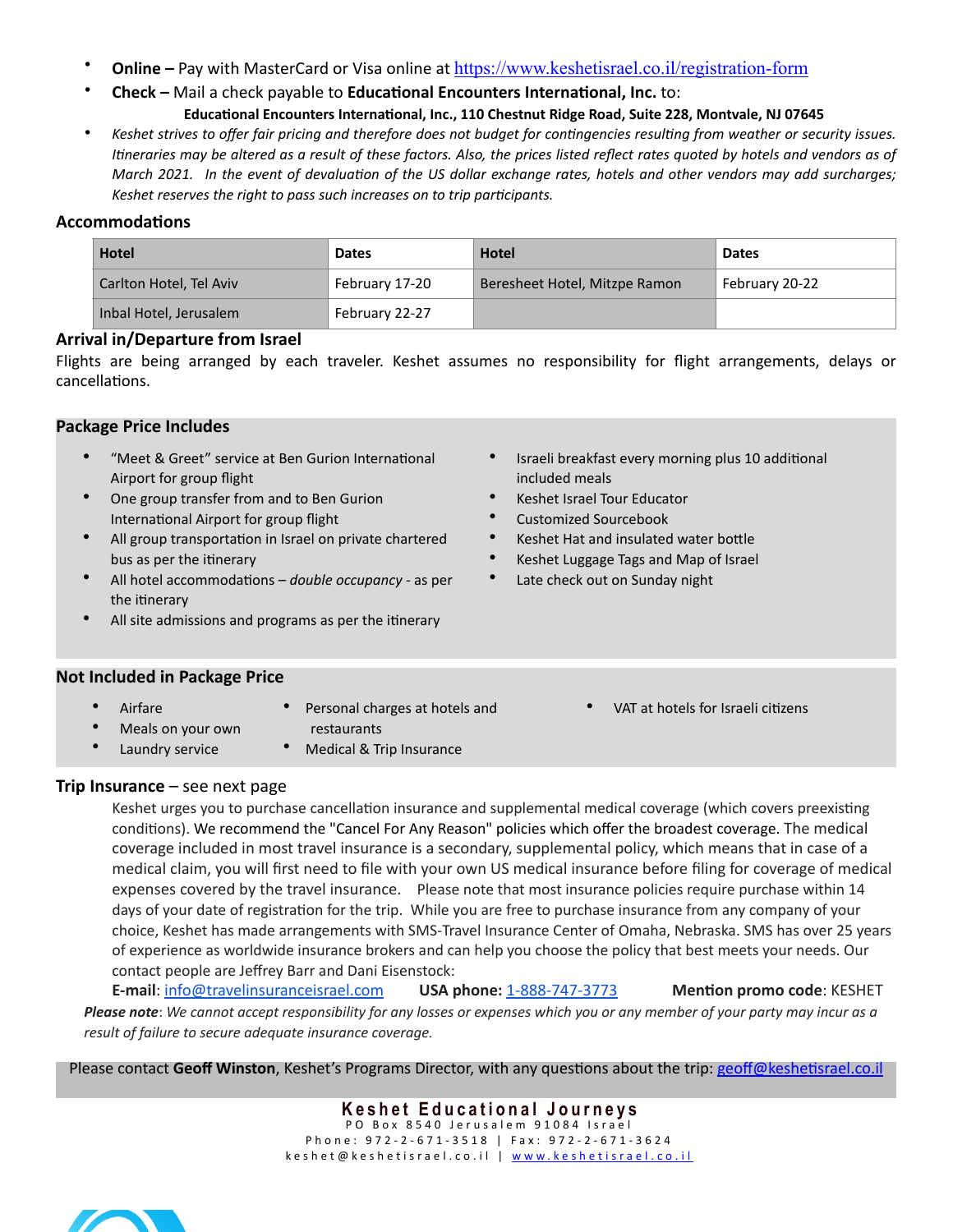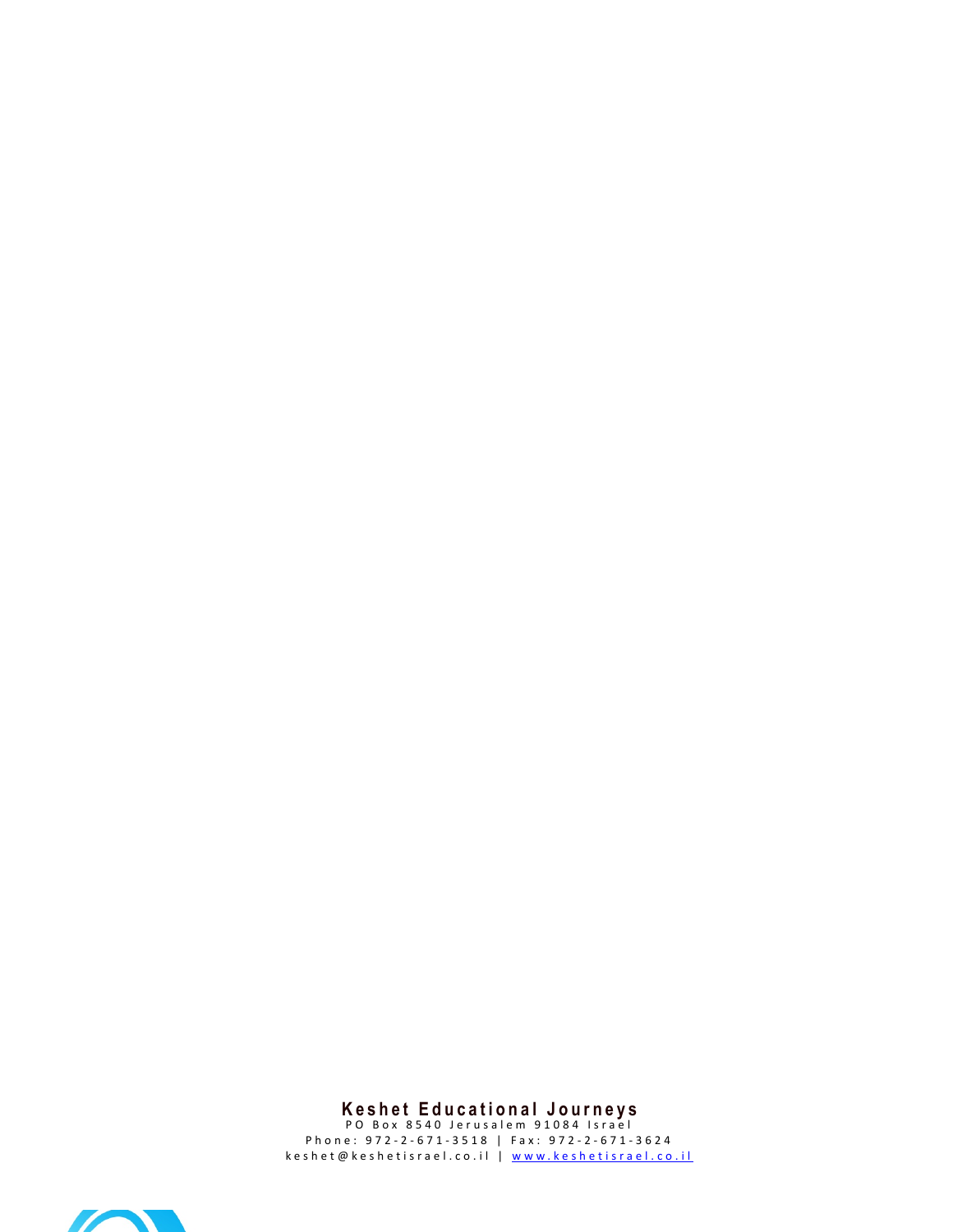# **TRAVEL INSURANCE**

A general overview and brief explanation of terminology for most travel insurance plans

*Trip Insurance is more important now than ever before. We cannot accept responsibility for any losses or expenses that you or any member of your party may incur as a result of failure to secure adequate insurance coverage.* 

**Please note that in general, only "Cancel for Any Reason" (CFAR) policies cover cancelations due to COVID-19 (or any pandemic),** reimbursing you up to 75% of prepaid, non-refundable costs. The CFAR policy must be purchased within 14 days (for group policies) or 21 days (for individual policies) of your first deposit payment made towards the trip. It can also be purchased prior to making any payments.

**Trip Cancellation** – This allows for reimbursement of prepaid, non-refundable trip costs in the event that you need to cancel your participation in the trip.

A standard trip cancellation policy provides coverage **only** if you cancel for one of a number of specific, covered reasons spelled out in the terms of the policy (illness, injury, a close relative in a life threatening situation, etc.) for which you can be reimbursed for up to 100% of the non-refundable trip costs.

Some standard policies offer the option of adding **Cancel For Any Reason (CFAR)** coverage. If you add CFAR coverage, you will be covered for cancellation for any reason. With CFAR coverage, if you cancel for reasons specified in the standard policy as "covered reasons" you are entitled to 100% reimbursement. If you cancel for reasons not specified in the policy you will be entitled to 75% reimbursement. \_\_\_\_\_\_\_\_\_\_\_\_\_\_\_\_\_\_\_\_\_\_\_\_\_\_\_\_\_\_\_\_\_\_\_\_\_\_\_\_\_\_\_\_\_\_\_\_\_\_\_\_\_\_\_\_\_\_\_\_\_\_\_\_\_\_\_\_\_\_\_\_\_\_\_\_\_\_\_\_\_\_\_\_\_\_\_\_\_\_\_\_\_\_\_\_\_\_\_\_\_\_\_\_\_\_\_\_\_\_\_\_\_\_

**Trip Interruption** – This allows for reimbursement, most commonly in a situation when a person needs to leave their trip in the middle, or misses part of the trip, due to a "covered reason".

This benefit pays up to 150% of the amount insured (taking into account the likely added costs of needing to leave early or possibly being forced to stay longer.) **Your trip interruption must be due to a "covered reason".** Some plans offer an additional option of purchasing **"trip interruption for any reason"** coverage which will reimburse you 75% for trip interruption for any reason – including trip interruption for reasons not covered by the standard policy.

**Medical Protection** – This is normally "indemnity coverage", meaning that you will need to pay the medical expenses directly and the insurance company will reimburse you later. In some emergency situations, the insurance will pay the medical provider directly. Standard coverage is between \$50,000 and \$150,000, depending on the plan. There is also supplemental coverage available if you feel more comfortable with higher medical cost limits.